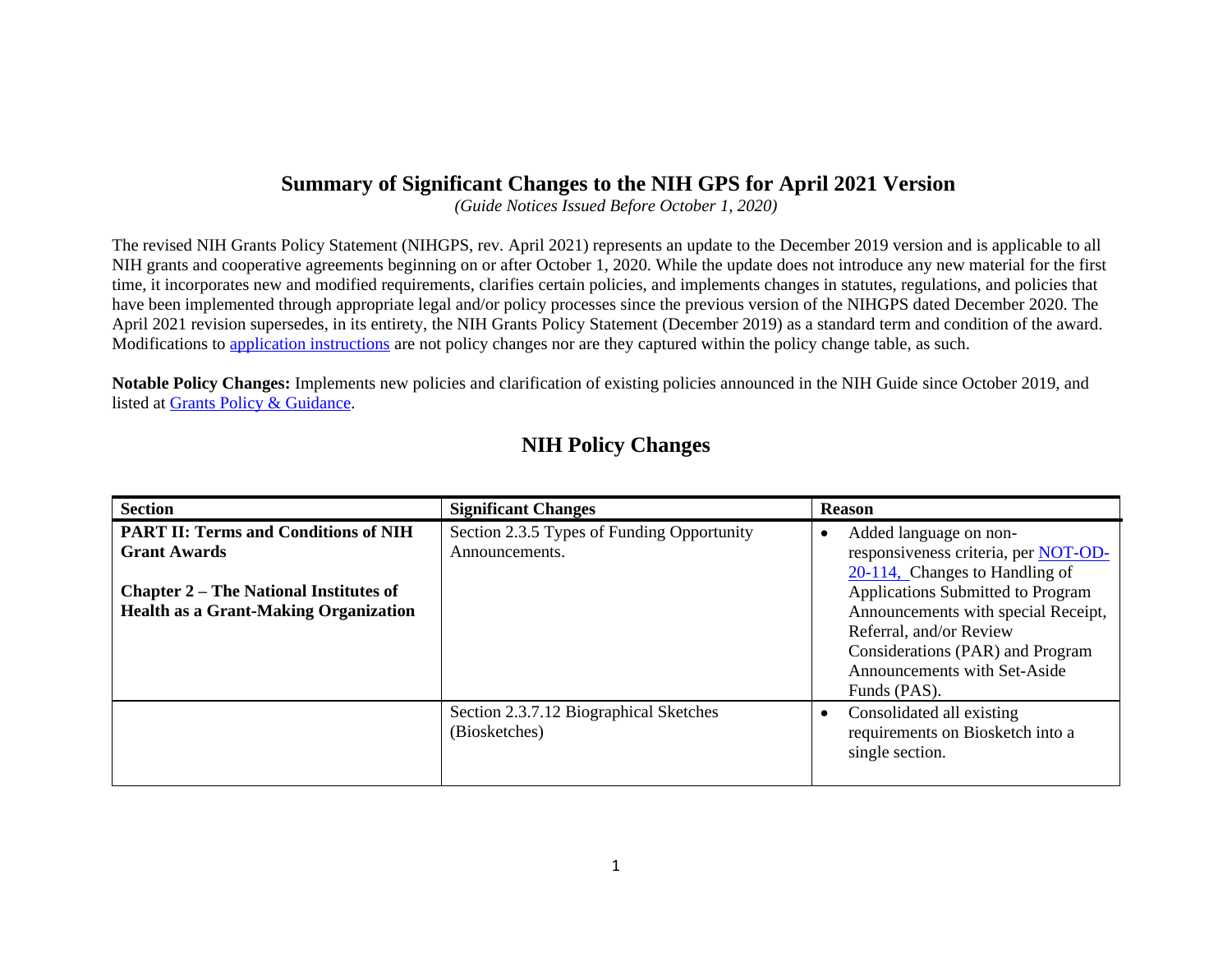|                                                | Section 2.3.9.3 Modified Submission Policy for<br>Appointed Members of NIH Review and Advisory<br>Group and Reviewers with Recent Substantial<br>Service<br>Section 2.5.1 Just In Time Procedures | $\bullet$ | Updated language on continuous<br>submission timelines, per NOT-OD-<br>20-060, Update of NIH Continuous<br>Submission Policy: Change in<br>Submission Deadlines and End of<br>Recent Substantial Service Option.<br>Updated application instructions for<br>Other Support per NOT-OD-21-073. |
|------------------------------------------------|---------------------------------------------------------------------------------------------------------------------------------------------------------------------------------------------------|-----------|----------------------------------------------------------------------------------------------------------------------------------------------------------------------------------------------------------------------------------------------------------------------------------------------|
| <b>Chapter 5 – Notice of Award</b>             | Section 5.0 Notice of Award                                                                                                                                                                       | $\bullet$ | Updated elements of the Notice of<br>Award, per NOT-OD-20-155,<br>Upcoming Changes to the Notice of<br>Award (NoA) Beginning October 1,<br>2020.                                                                                                                                             |
| <b>Chapter 8 - Administrative Requirements</b> | Section 8.1.2.6 Change in Status, Including<br>Absence of PD/PI and Other Senior/Key Personnel<br>Named in the NoA<br>and<br>Section 8.1.2.7 Change of Recipient Organization                     | $\bullet$ | Added language implementing the<br>requirements outlined in NOT-OD-<br>20-124, Guidance Regarding Change<br>in Status, Including Absence of PD/PI<br>and Other Key Personnel Named in<br>the Notice of Award.                                                                                |
|                                                | Section 8.1.2.12 Need for Additional NIH Funding<br>without Extension of Budget and Project Period                                                                                                | $\bullet$ | Updated language on electronic<br>submission requirements, per NOT-<br>OD-20-128, Notice of Requirement<br>for Electronic Submission of all<br>Administrative Supplements.                                                                                                                   |
|                                                | Section 8.4.1.5.2 Financial Expenditure Reports                                                                                                                                                   | $\bullet$ | Updated instructions for submission<br>of Federal Financial Reports, per<br>NOT-OD-20-127, Upcoming<br>Mandatory Submission of the Federal<br>Financial Report (FFR) in the<br>Payment Management System<br>Beginning January 1, 2021.                                                       |